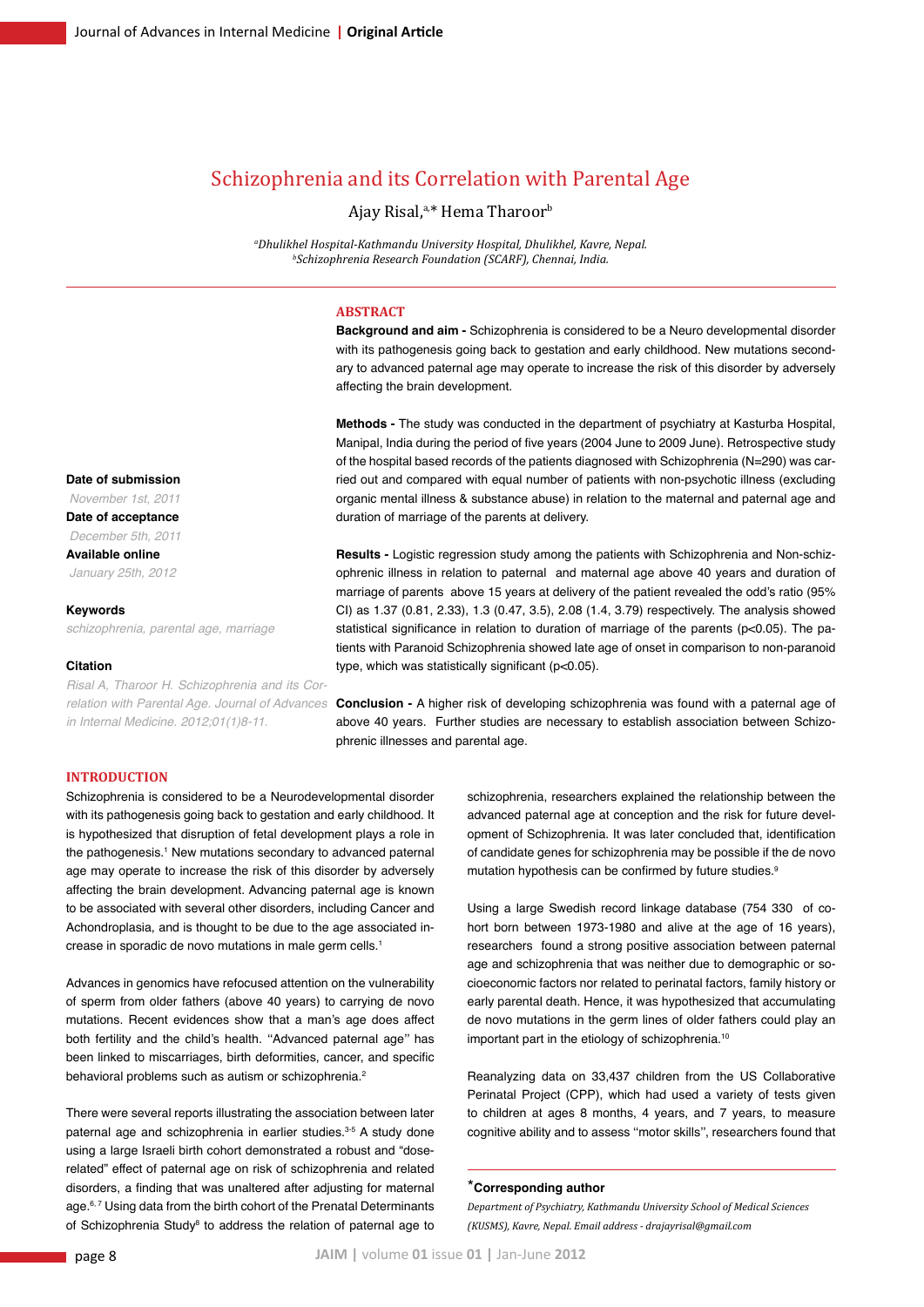children with older fathers had lower scores on all of the measures except one measure of motor skills. In contrast, children with older mothers had higher scores. They found that the older the father, the more likely was this result found.<sup>2</sup>

Considering the above conclusions from more recent studies, we tried to undertake this study, in order to look for the association between the parental ages of the patients diagnosed with schizophrenia.

#### **Methods**

This was a Retrospective study of the hospital based records of the patients. The study was conducted in the department of psychiatry at Kasturba Hospital, Manipal, India during the period of five years (2004 June to 2009 June). The sample comprised of 580 patients, divided into two groups, as per their diagnosis of Schizophrenia (N1=290) vs. Non- Schizophrenic illness (N2=290).

All samples were collected by using retrospective study of the hospital records of the patients admitted in Psychiatry ward or evaluated in Psychiatric outpatient clinic in the Hospital. The hospital records were analyzed retrospectively till we obtained the desired number of patients with Schizophrenia and equal number of patients with Non-Schizophrenic illness (290 in each group).

The Institutional Ethics Committee (IEC) of Kasturba Hospital, Manipal approved to undertake the study in the hospital utilizing hospital records of the patients. The protocol of the Study was presented to the IEC before getting formal approval from the Committee. SPSS software package (Version 13.0, SPSS Inc., Chicago, USA) was used to analyze the data. Logistic regression analysis was done to compare the variables between patients with Schizophrenia and Non-Schizophrenic illness. Appropriate parametric tests were administered to compare between paranoid and non-paranoid types of Schizophrenia.

#### **Procedure**

Data of 290 patients diagnosed with Schizophrenia as per ICD-10 criteria<sup>11</sup> were obtained from the hospital records. Equal number of patient sample with non-Schizophrenic illnesses (excluding Organic mental illness, Substance Abuse, Psychosis/ Delusional disorders) was taken as control population. Detailed evaluation proforma of all the sample population belonging to both the groups was retrieved from the department record section and studied to record ages of both the parents and duration of their marriage at birth of the patient, age of onset of schizophrenia, order of birth, type of Schizophrenia and socioeconomic status. All the variables so obtained were analyzed using statistical measures as explained above.

## **RESULTS**

Table 1. illustrates the comparison between the two groups of the patients in relation to age of both the parents and duration of their marriage at birth of the patient. Fourty patients with Schizophrenia had incomplete data, hence excluded from the analysis. All the patients with Non- Schizophrenic illness

were having complete data. Logistic regression analysis was done to compare

between the two groups in order to establish the association of parental age in

Schizophrenia. In relation to paternal age, patients having father more than 40 years were found to have more risk of Schizophrenia (OR=1.37). Similar finding was seen with patients having mother above 40 years (OR=1.3), though no statistical significance was seen. In relation to duration of marriage of parents, however, statistically significant association was found when duration of marriage was above 15 years (p<0.05). The patients with Schizophrenia were similarly reviewed in relation to their parental age and duration of marriage of the parents at their birth and compared among their different types as per the ICD-10 criteria.

As maximum number of patients were found

to be diagnosed with Paranoid Schizophrenia (N=151) and other types of Schizophrenia (Undifferentiated, Catatonic, Hebephrenic, Residual, Simple etc) were found to be small in number, all of these types were grouped as Non-paranoid type. Mean age of both

**Table 1. Distribution of Paternal age, Maternal age, Duration of marriage of the parents at birth of the patient among the two groups of patients**

| S.<br><b>No</b> | <b>Varaibles</b><br>(in years)                                                                           | Non-schizophrenic<br><b>Illness N=290 (%)</b>              | Schizophrenia<br>$N=250$ (%)                               | <b>Odd's Ratio</b><br>(95% CI)                                                               | p-value<br>$(*p<0.05)$           |
|-----------------|----------------------------------------------------------------------------------------------------------|------------------------------------------------------------|------------------------------------------------------------|----------------------------------------------------------------------------------------------|----------------------------------|
| $\mathbf{1}$    | <b>Paternal Age</b><br>$\leq 30$<br>$31 - 40$<br>$>40$                                                   | 118 (40.7)<br>138 (47.6)<br>34(11.7)                       | 101 (40.6)<br>108 (43.4)<br>40(16.1)                       | $\mathbf{1}$<br>0.91(0.63, 1.32)<br>1.37 (0.81, 2.33)                                        | 0.63<br>0.24                     |
| $\mathbf{2}$    | <b>Maternal Age</b><br>$\leq 20$<br>$21 - 30$<br>$31 - 40$<br>$>40$                                      | 57 (19.7)<br>182 (62.8)<br>43 (14.8)<br>8(2.8)             | 56 (22.4)<br>138 (55.2)<br>46 (18.4)<br>10(4.0)            | 1<br>0.77(0.5, 1.2)<br>1.09(0.62, 1.9)<br>1.3(0.47, 3.5)                                     | 0.24<br>0.76<br>0.64             |
| 3               | <b>Duration of</b><br>marriage of the<br>parents<br>$\leq$ =1<br>$2 - 4$<br>$5-9$<br>$10 - 14$<br>$>=15$ | 79 (27.2)<br>81 (27.9)<br>71 (24.5)<br>35(12.1)<br>24(8.3) | 65 (25.9)<br>58(23.1)<br>53(21.1)<br>34(13.5)<br>41 (16.3) | $\mathbf{1}$<br>0.87(0.54, 1.34)<br>0.9(0.56, 1.47)<br>1.18(0.66, 2.09)<br>2.08 (1.14, 3.79) | 0.56<br>0.69<br>0.57<br>$0.017*$ |

parents and mean duration of marriage of the parents at birth of the patient was calculated among both the groups and analyzed using t-test. No statistically significant association was found. The patients with Schizophrenia were similarly reviewed in relation to their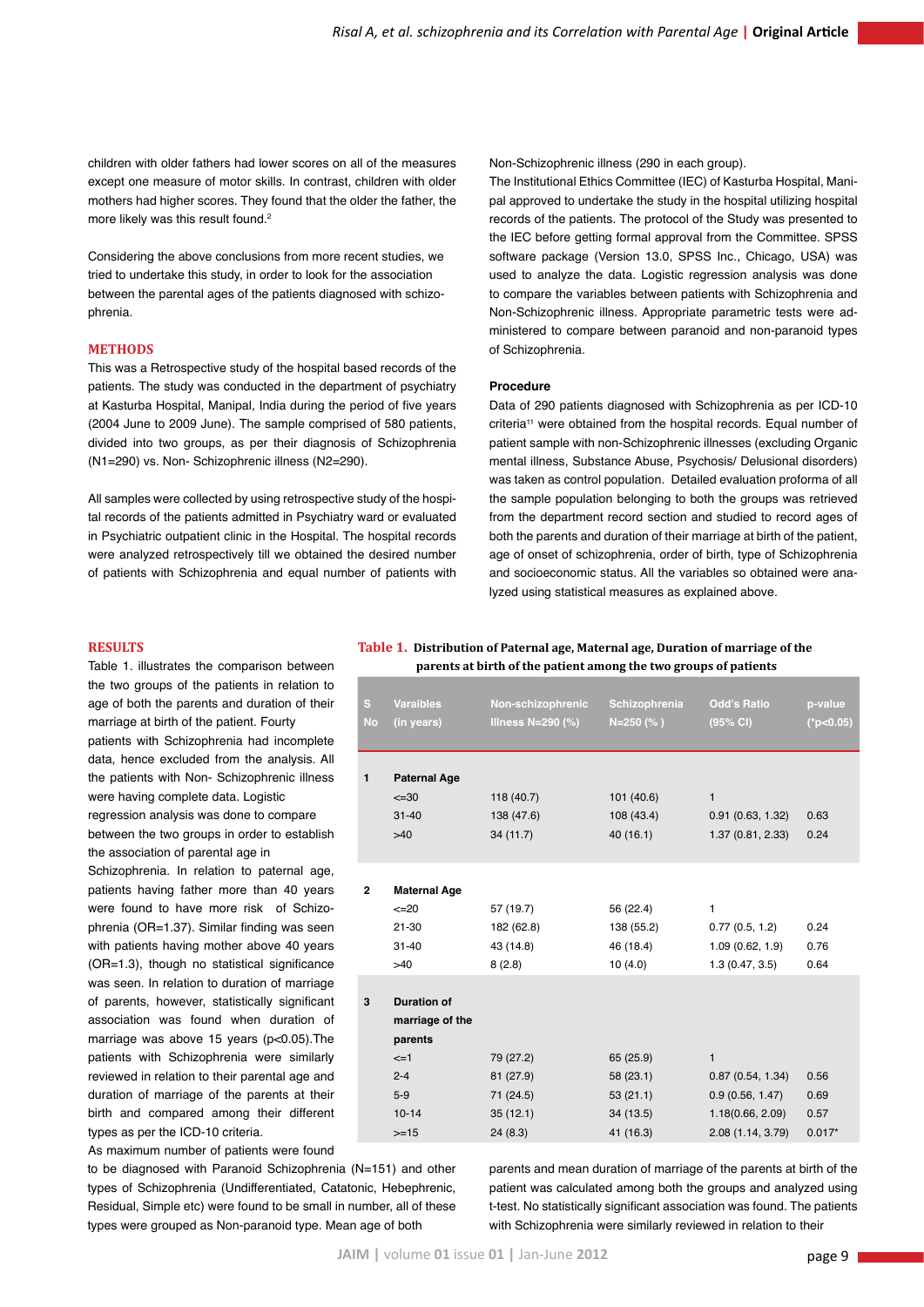parental age and duration of marriage of the parents at their birth and compared among their different types as per the ICD-10 criteria. As maximum number of patients were found to be diagnosed with Paranoid Schizophrenia (N=151) and other types of Schizophrenia (Undifferentiated, Catatonic, Hebephrenic, Residual, Simple etc) were found to be small in number, all of these types were grouped as Non-paranoid type. Mean age of both parents and mean duration of marriage of the parents at birth of the patient was calculated among both the groups and analyzed using t-test. No statistically significant association was found. Similarly, both the groups of Schizophrenia were compared in relation to the age of onset of Schizophrenia, order of birth and socio-economic status using appropriate statistical measures.

The two groups of patients with Schizophrenia were found to be differing in the age of onset with paranoid type having late age of onset in comparison to non-paranoid type, which was statistically significant (p<0.05) on applying Chi-square test. There was no statistically significant association in relation to the order of birth. However, in relation to socio-economic status, statistically significant association was seen (p<0.005) with paranoid type having maximum patients from middle socio-economic status (55.4%) and maximum patients of non-paranoid type from lower socio-economic status (64.3%). (Table 3).

### **DISCUSSION**

An attempt was made in this study to explore the possible association between the paternal age at birth and development of Schizophrenia among the patients being treated at general hospital psychiatry encouraged by findings in recent studies and researches done utilizing various birth cohorts and hospital registries. A Study<sup>7</sup> using proportional hazards regression analysis among 658 patients diagnosed with schizophrenia and related Non-affective psychoses among 1337 offspring admitted to psychiatric units before 1998, showed

paternal age to be a strong and significant predictor of Schizophrenia after controlling for maternal age and other confounding factors (sex, ethnicity, education and duration of marriage). Our study,

done by using retrospective review of psychiatry files, showed increase in relative risk of

Schizophrenia in patients with paternal age above 40 years in comparison to the patients with various Non –Schizophrenic illness. A birth cohort study9 showed a marginally significant, monotonic association between advancing paternal age and risk of adult schizophrenia and schizophrenia spectrum disorders. We, in our study, attempted to analyze the association of parental age in paranoid and non-paranoid type of Schizophrenia. No statistically significant association could be established. Small sample size of

# **Table 2. Distribution of Paternal age, Maternal age, Duration of marriage of the parents at birth of the patient among the two groups of patients with Schizophrenia**

| s.<br><b>No</b> | Type of<br>Schizophrenia /<br><b>Variables</b>                           | Paranoid<br>$(N=151)$ | Non-paranoid<br>$(N=98)$ | <b>Statistics</b><br>tdf p-value |
|-----------------|--------------------------------------------------------------------------|-----------------------|--------------------------|----------------------------------|
| $\mathbf{1}$    | <b>Paternal Age</b><br>Mean $+/-$ SD                                     | $33.19 (+/-7.02)$     | $33.05 (+/-7.92)$        | 0.147<br>247<br>0.205            |
| $\mathbf{2}$    | <b>Maternal Age</b><br>Mean $+/-$ SD                                     | $26.22 (+/-6.46)$     | $26.51 (+/-7.58)$        | $-0.327$<br>248<br>0.07          |
| 3               | Duration of marriage $6.29 (+/-5.58)$<br>of the parents<br>Mean $+/-$ SD |                       | $7.08 (+/-6.30)$         | $-1.036$<br>249<br>0.344         |

# **Table 3. Distribution of Paternal age, Maternal age, Duration of marriage of the parents at birth of the patient**

**among the two groups of patients with Schizophrenia**

| S.<br><b>No</b> | Type of<br>Schizophrenia /<br><b>Variables</b>                                                     | Paranoid<br>$(N=177)$                    | Non-paranoid Total<br>$(N=113)$          | $(N=283)$                                             | <b>Statistics</b><br>tdf p-value   |
|-----------------|----------------------------------------------------------------------------------------------------|------------------------------------------|------------------------------------------|-------------------------------------------------------|------------------------------------|
| $\mathbf{1}$    | Age of onset of Schizo-<br>phrenia<br>Mean $+/-$ SD                                                | $28.25$ (+/-<br>10.44                    | $24.38 (+/-7.93) -$                      |                                                       | 3.37<br>288<br>$0.04*$             |
| $\overline{2}$  | Birth order [Number (%)]<br>Order 1 or Single child<br>Miidle order (2 or 3)<br>>3<br>Missing data | 50 (28.9)<br>72 (41.6)<br>51 (29.5)<br>4 | 23 (20.9)<br>50 (45.4)<br>37 (33.6)<br>3 | 73 (25.8)<br>122 (43.1)<br>88 (31.1<br>$\overline{7}$ | 2.268<br>$\overline{2}$<br>0.322   |
| 3               | <b>Socioeconomic Status</b><br><b>LSES</b><br><b>MSES</b><br>Missing data                          | 79 (44.6)<br>98 (55.4)<br>$\mathbf{0}$   | 72 (64.3)<br>40 (35.7)<br>$\mathbf{1}$   | 151 (52.2)<br>138 (47.8)<br>$\mathbf{1}$              | 10.61<br>$\mathbf{1}$<br>$0.001**$ |

**\*p-value<0.05, \*\* p-value<0.005**

different types of Schizophrenia may be the possible limitation in our study.

In a population based cohort study<sup>10</sup> using 754 330 Swedish Subjects people born between 1973 and 1980 found the overall hazard ratio for each 10 year increase in paternal age to be 1.47 for schizophrenia and 1.12 for non-schizophrenic non-affective psychosis after adjustment for birth related exposures, socioeconomic factors,